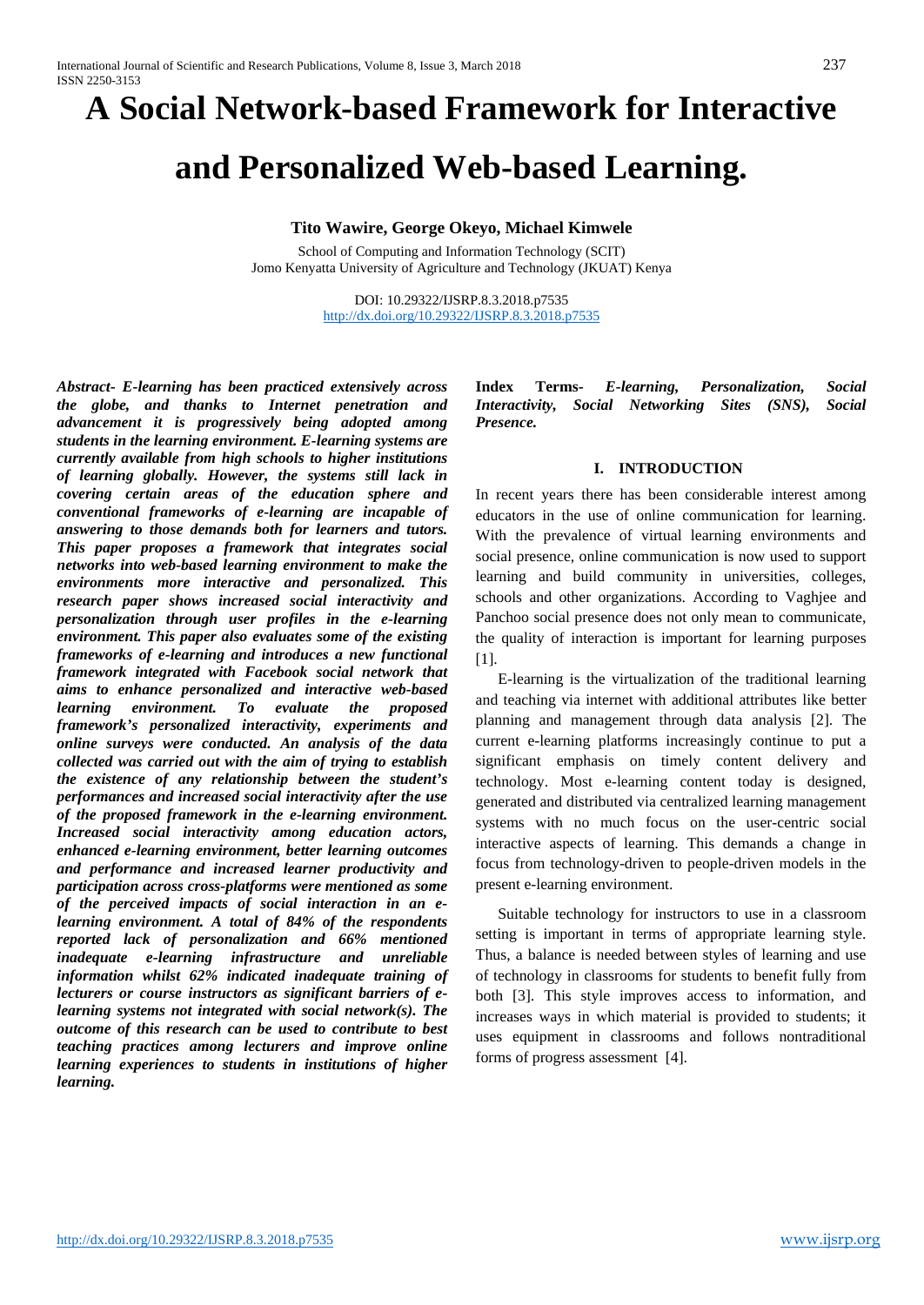The increased integration of Information Communication and Technology (ICT) in everyday life has increased the mobility of students and their need for a more flexible, adaptable and dynamic education system. The growing number of nontraditional students enrolling in schools (adults, students with specific needs, people who work, etc.), suggests that schools as we know them may eventually disappear thanks to technological advancement being witnessed in education environment. Much study has focused on how the social media can transform the effectiveness of social relationships into learning effectiveness. For instance Facebook enables individuals to present themselves in an online viewable profile and articulate their social networks. It also enables individuals to join virtual groups and explore hobbies, interests, and other specific knowledge of group members. Past study by Sulaiman et al. aimed to study the pattern of knowledge shared among academia through Facebook by viewing the number of like, comment and share [5].

The ubiquity of online social networking has resulted in their pedagogical applications in higher education institutions. According to Mehmood et al. A new dimension of Social Media is now shaping up to form a completely new segment in its services i.e. distance e-learning [6]. They further stated that factors of this increasing enthusiasm is based on SM elearning perception, convenience, academic reasons, easiness and collaboration by social networking.

The rapid development of interest in the use of social networking sites in both academic and non-academic spheres calls for efficient planning for the implementation and integration of these valuable technologies into higher educational institutions for effective, efficient and ethical use of such technologies.

This paper seeks to build the body of knowledge on top of the existing in regard to integration of social networks with elearning platforms. This contribution will improve learner's online learning experience by enhancing social interactivity in a user-centered approach.

This paper is organized in five sections: *Section I* Introduction, *Section II* Related work, *Section III* Framework for personalized and integrated web-based learning, *Section IV* Experiments and results, *Section V* Conclusion and future work.

# **II. RELATED WORK**

Electronic learning is becoming indispensable as it continues to tick all the right boxes integral for learning in the 21st century [7]. Virtual communities have become the bedrock of virtual learning in a way that it provides participants to engage in a vigorous and meaningful discussion [8]. The benefits of "zero geography" are ever visible as the facilitation, promotion and support of diverse knowledge ideas are shared across these communities in an uninterruptedly real time scenario [8].

Social Networking Sites (SNS) ability to boost learning within a virtual setting can be attributed mainly to the notions of "participation, belonging, communities and identity construction" [9] in wide contrast to the unidirectional learning of the internet otherwise. The ability of the various SNSs in terms of their potential for virtual learning varies invariably in accordance with their target audience and the nature of communication it supports [10] and something we must understand in order to correctly identify the vast potential for these platforms for electronic learning. Sulaiman et al. aimed to study the pattern of knowledge shared among academia through Facebook by viewing the number of like, comment and share [5]. Nentwich and Konig in their study reported that Facebook demonstrates potential as a platform for public relations for scientists, universities, institutes and school associations [12]. The same authors report that platforms like Facebook can be used for synchronous communication with specific reference to the contribution that they could bring in e-learning. Fishpaw and Ketel in their work alluded that from course design perspective the use of SM is increased in preparing new e-learning courses and packages [12].

Vaghjee and Panchoo In their research findings found out that the online environment as it is being used by learners is not meeting their pedagogical needs online as they still depend on the face to face lectures [1]. According to the researchers, social presence does not only mean to communicate, the quality of interaction is important for learning purposes.

In their work Balakrishnan & Loo, found out that younger generation is too enthusiastic for using SM for distance elearning [13]. The factors of this increasing enthusiasm is based on SM e-learning perception, convenience, academic reasons, easiness and collaboration by social networking which are same as analysed in Ganeshan & Xu work [14]. Balakrishnan & Loo also highlights the interests of students and teacher towards using SM for e-learning as they believe it will ease and enhance communication and collaboration between different e-learning entities [13]. The results of Balakrishnan & Loo [13], Ganeshan & Xu [14] see similar trends as shown in earlier work of Stanciu et al. which highlight the popularity of social networking and its possibilities as an education tool in Romania [15].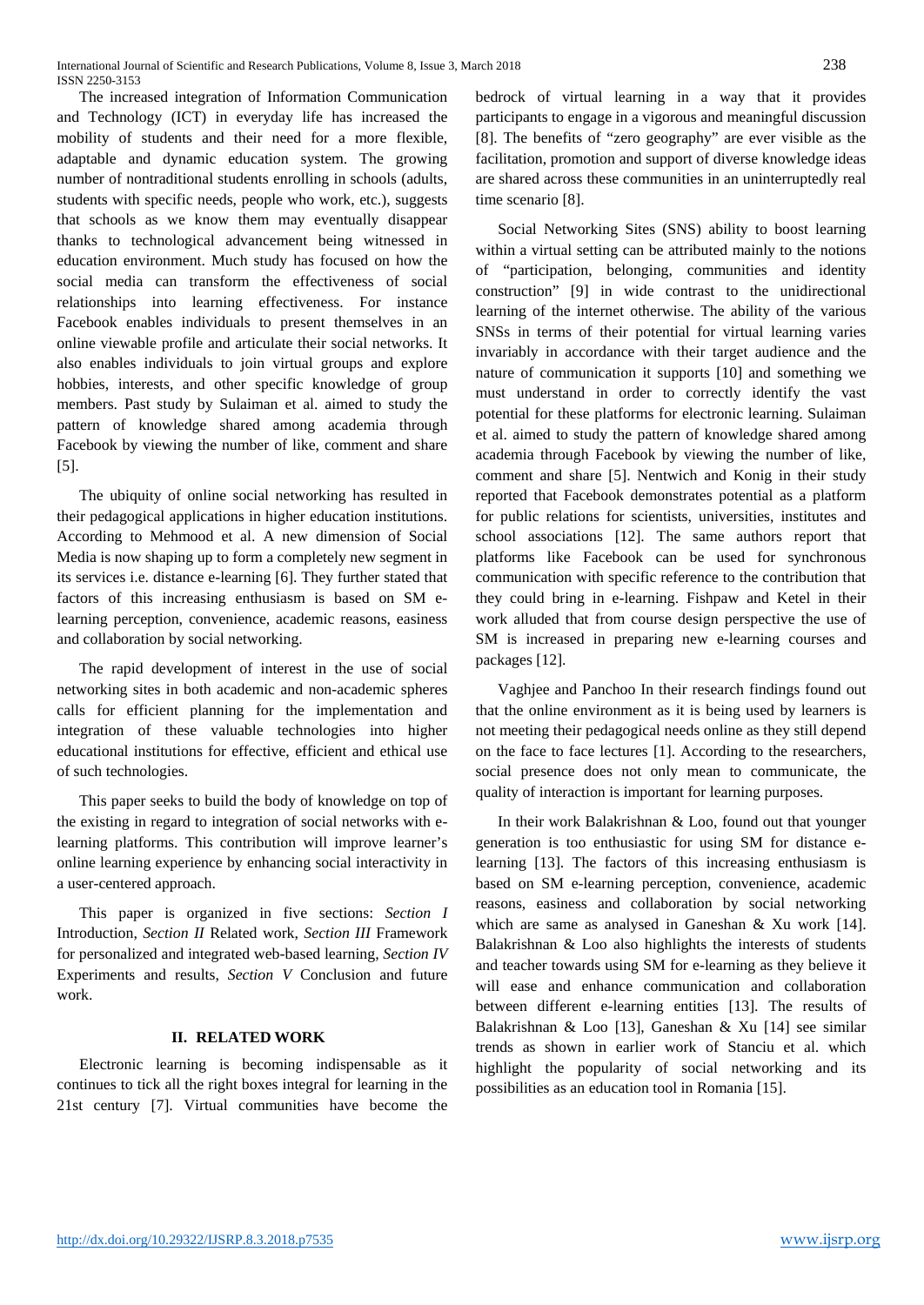Models and frameworks are structural set of activities to guide the research process. According to Brathwaite, it is important to "evaluate different theories or frameworks available within a topical area of interest before selecting one" [16]. Thus, the essence of this section of this paper is to evaluate the existing frameworks on the research topic as shown in Table 1. The frameworks were evaluated based on two criteria that is *personalization* and *social interactivity.*

*Personalization* is the ability of an e-learning system that can predict a student's needs based on his/her profile. The profile is collected from the activities when the student accesses the system. With this knowledge the system will be able to recommend certain learning materials match with the student's needs.

Research into *interactivity* as a perception-related variable has frequently focused on customers and analyzes how various elements (such as multimedia, speed, and control mutuality) influence the ways in which customers perceive or experience the interactivity level of a medium [17].

According to Alabdulkareem, social media play major role in developing social interactions between students and the society in general, that is mean widening the limits of teaching from class walls to be within the community [18]. Undoubtedly, promoting interactivity in e-learning courses can have a major impact both on the engagement of the learners with the content, course instructors and the levels of their knowledge retention. This can affect positively the students' learning outcomes in a learning process.

|                | <b>Framework</b>                                                                              | <b>Features</b>                                                                                                                                   | <b>Personalization and</b><br>interactivity levels                             |
|----------------|-----------------------------------------------------------------------------------------------|---------------------------------------------------------------------------------------------------------------------------------------------------|--------------------------------------------------------------------------------|
| 1 <sub>1</sub> | Chatti et al. Web<br>2.0 framework<br>(2007)                                                  | Comprised of 3 main<br>components: networking<br>and collaboration,<br>intelligent search and<br>knowledge creation.                              | Limited interactivity<br>levels<br>No personalization in<br>learning           |
| 2.             | Forester's Web<br>2.0 framework<br>(2008)                                                     | Web 2.0 used to run<br>applications such as XML,<br>Flash etc. Web 2.0<br>applications include blogs,<br>wikis, social network,<br>RSS, tags etc. | Limited interactivity<br>levels<br>No personalization in<br>learning           |
| 3.             | Gillet et al. Web<br>2.0 framework<br>(2008)                                                  | Combination of actors,<br>activities and assets.                                                                                                  | Passive e-learning<br>interactivity level<br>No personalization in<br>learning |
| $\mathbf{4}$ . | Wan Web $2.0 -$<br>e-learning<br>framework<br>(2010)                                          | Consists of 3 main parts:<br>web 2.0 tools, e-learning<br>2.0 applications and e-<br>learning 2.0 learning<br>modes.                              | Moderate<br>interactivity levels<br>Limited<br>personalization in<br>learning  |
| 5.             | Constructivism<br>Elements & E-<br><b>Learning Design</b><br>of Learning<br>Activities (2012) | Consists of 2 categories:<br>the learning design<br>elements and the learning<br>assessment elements.                                             | Moderate<br>interactivity levels<br>Limited<br>personalization in<br>learning  |

#### **Table 1: E-learning frameworks evaluation table**

| 6.             | Web $2.0$<br>embedded e-<br>learning<br>functional<br>framework<br>(2012)                 | Comprised of 3 main<br>entities: course, research<br>laboratory and user<br>(student/lecturer).                                                                                                                    | Moderate<br>interactivity levels<br>Limited<br>personalization in<br>learning rather<br>collaborative<br>approach |
|----------------|-------------------------------------------------------------------------------------------|--------------------------------------------------------------------------------------------------------------------------------------------------------------------------------------------------------------------|-------------------------------------------------------------------------------------------------------------------|
| 7.             | Faboodle<br>Technology<br>Framework for<br>Accessing<br>Moodle through<br>Facebook (2013) | Comprised key features:<br>course list, forum list,<br>discussion threads, mark<br>read, secure access,<br>Moodle authentication,<br>Moodle session and user<br>privilege management and<br>information on demand. | Moderate<br>interactivity levels<br>Limited<br>personalization with<br>study groups<br>approach                   |
| 8.             | Collaborative<br>learning<br>framework,<br>Ebrahim (2014)                                 | Consist of a collaborative<br>learning approach.                                                                                                                                                                   | Moderate<br>interactivity levels<br>Limited<br>personalization in<br>learning rather<br>collaborative<br>approach |
| 9 <sub>z</sub> | Personalized and<br>Interactive Web-<br>based framework                                   | Proposing a user-centric<br>approach.                                                                                                                                                                              | Full e-learning<br>interactivity level<br>Highly personalized                                                     |

### **III. FRAMEWORK FOR PERSONALIZED AND INTEGRATED WEB-BASED LEARNING**

The proposed framework enables social networking sites applications access to the Learning Management System LMS (Moodle e-learning system) contents and activities consistently with the LMS interface and workflow. The framework leverages the social networking interactivity features which promotes social interactivity and enhances personalization of the e-learning process.

# *A. Framework composition*

The framework borrows from Croxton who proposed the online course interactivity framework shown in *Fig. 1*, which includes key elements of social cognitive theory, interaction equivalency theorem, and social integration theory, and can help to increase the likelihood of creating a learning environment that promotes deep and meaningful learning, is satisfying, and is one in which students will choose to persist [19]. The integrated framework seeks to expand the interaction equivalency theorem through the integration of Facebook as a social network artifact in the Moodle e-learning system as an advancement to bring social interactivity and personalization in the web-based learning. The research data analysis indicated Facebook (90%) and WhatsApp (82%) as the most ideal social networking sites preferred in the integration with an e-learning system in the institutions of higher learning.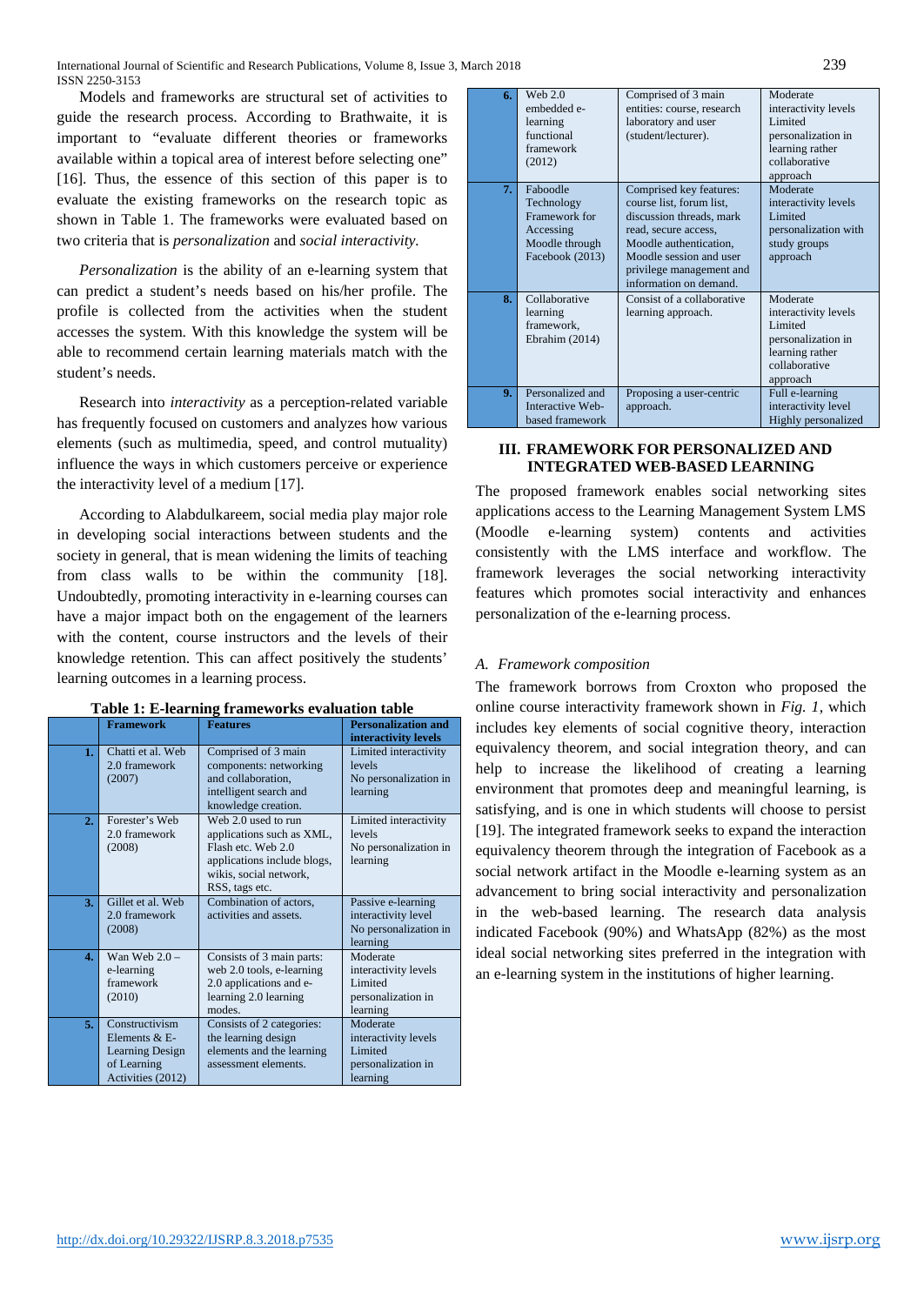

Fig. 1: Framework for course interactivity *Source:* 1MERLOT Journal of Online Learning and Teaching

# *B. Enhancement to the Croxton framework*

An online survey question with multiple choices sought to establish how personalized the e-learning platform not integrated with social networking site(s) is in terms of delivery of instructional contents to the learners. In the responses 66% of respondents indicated existence of limited personalization, while 32% of the other respondents stated that there is moderate personalization and only 2% of the remaining respondent acknowledged existence of full personalization in terms of delivery of instructional contents to the students. The data analysis in this research work overwhelmingly revealed the lack of personalization in the e-learning platforms not integrated with social networking site(s) in terms of delivery of instructional contents to the learners. This findings is similar to [20] who reported that these are due to the problem when the e-learning is student-oriented and does not have capabilities to adapt students' preferences.

Majority of the responses to the survey agreed to the statement that an e-learning system integrated with social networks and personalization can assist educators (lecturers) in improving individualized learning needs (i.e. considering each student's need individually). This clearly shows that social networks if properly integrated with online learning environments has significant capacities and opportunities of harnessing learner-personalization in the web-based learning environment. The social networks virtual connections enhance

individualized learning needs and increase student-content usage within the online learning environment.

On the perceived challenges which would exist in the elearning frameworks not fully integrated with social networks, 84% of the respondents reported lack of personalization as a barrier. This analysis shows that the majority of the students (over 80%) reported lack of personalization as a major challenge in integrating social networking site(s) with elearning systems.

#### *1) Personalization feature*

The primary purpose of this user-centric approach in learning is to open student pathways and encourage student voice and choice in their learning process. In these personalized environment in learning, educators seek to meet individual student within their own zone of proximal development. In absence of personalization, there is a gap between the individual student, their learning process, and the necessary support they require to enrich their learning experience. The shift towards personalization significantly changes the dynamism between the teacher and student. In this case the instructors/educators assumes new roles as mentors, coaches and facilitators, hence the power and control shifts to the learners. Social networking site(s) integrated in the proposed e-learning platform will offer learners ownership over their learning and grounding learning in their interests and passions, making them feel valued, motivated and in control in the learning process.

The use of artificial intelligence i.e. knowledge representation facilitates personalization through creation of individual student profiles in the integrated framework. The idea of creating individual student profiles is that instructors and educators get to know their learners well and not just their abilities and learning styles but also their dynamic preferences and education needs and use this insight to design more effective, sustainable individualized instruction, relevant content and guidance. This will address learners' individual dynamic needs, interests and learning styles and significantly scale up student-centered approach to e-learning.

The e-learning platform will have a feature to predict learner's needs based on his/her profile captured in the student profile data in the Facebook account. Each learner will have individual profiles of pages of interests, groups, events, publications etc.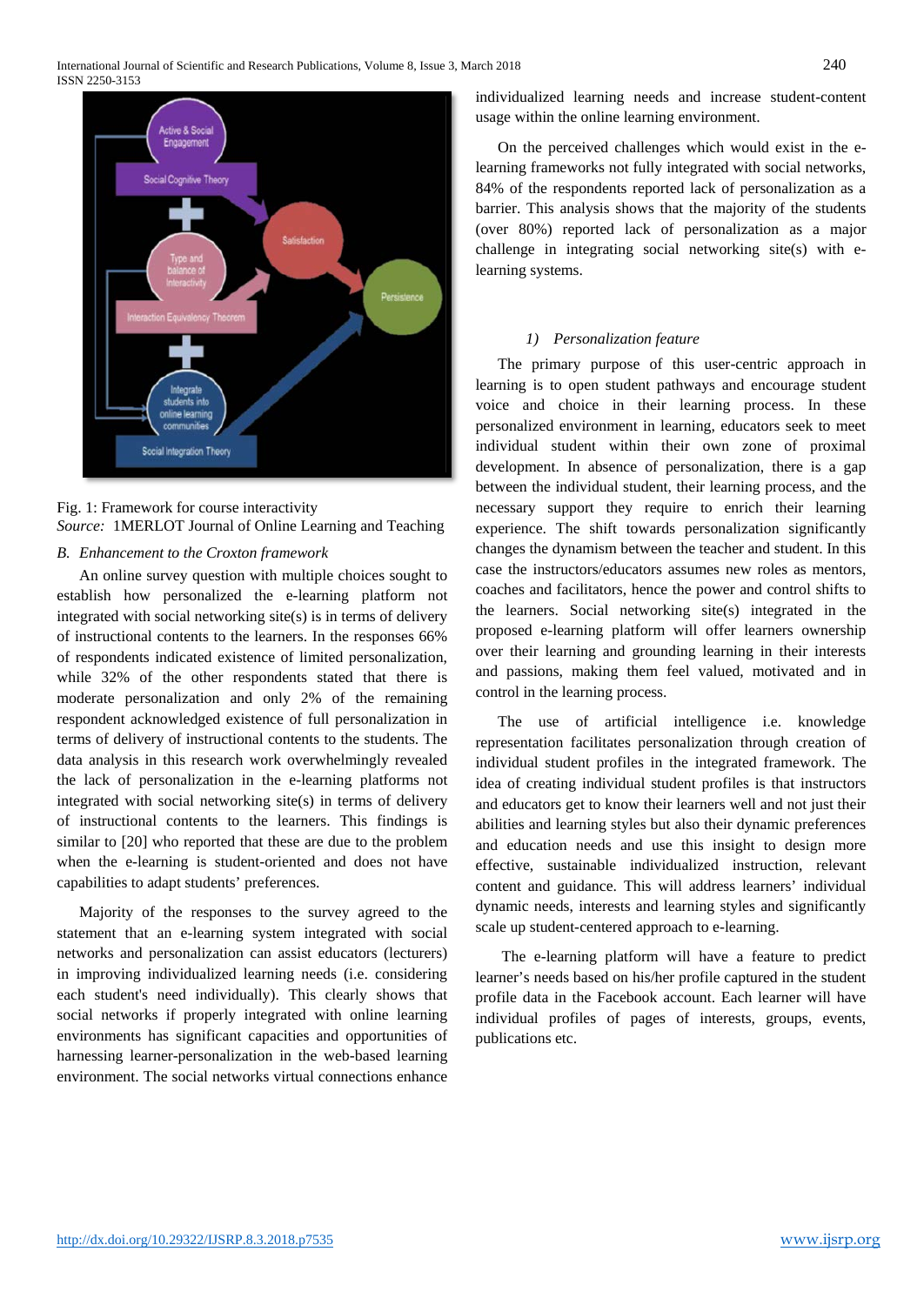#### *2) Social interactivity feature*

This study sought to find out the perceived benefits of using interactive e-learning platform integrated with social networks in regard to the learning activities. The purpose of this was to understand deeply the perceived benefits of using interactive e-learning platform integrated with social networks in regard to the learning activities. Majority of the respondents 82% mentioned the enhancement of social interactivity skills and enhancement of personalization of learning process as the most important benefits while on the other hand 78% of the respondents believed using this highly interactive e-learning platforms integrated with social networks in the learning activities promotes higher level of lecturer-learner and learnerlearner interaction and also motivates the students' participation in the learning activities. Half of the respondents 50% thought that this interactive e-learning platforms integrated with social networks gives online learners more control over their e-learning process.

Chen et al. argued that students' learning interaction and conversations on Twitter can reflect their educational experiences, knowledge construction and learning process [21]. The survey data confirms this statement. Almaghlouth in his findings similarly revealed that the use of social networking can encourage and motivate students to work collaboratively, sharing and reusing resources available to them, opening their minds to the social network, giving students the opportunity to be creative and to engage with other students, whether they are from their class or from outside [22].

#### *C. Description of the proposed e-learning framework*



Fig. 2: Personalized and Interactive Web-based Framework

The framework as shown in *Fig. 2*, has a three layer architecture, developed by PHP programming language along with HTML, JavaScript and CSS files. The key features of the framework include: the Facebook Applications with social interactivity capabilities, User profiles of Students and Tutors/Course Instructors with personalization capabilities, Moodle LMS, Web Server, Moodle Plugins; *Moodle plugin is just a folder of PHP scripts (and CSS, JavaScript, etc. if necessary).* The *Fig 2.* provides an architecture of Moodle LMS integrated with Facebook social network for personalized and interactive web-based learning. Facebook Applications features will include online search, online links, uploads, live videos and photos, chat room for discussion forums and RSS feeds.



Fig. 3: Moodle architecture *Source:* **[https://moodle.org](https://moodle.org/)** [Accessed August 2017]

With reference to *Fig. 3*, Moodle installation comprises the Moodle code executing in a PHP-capable web server; a database managed by MySQL, PostgreSQL, Microsoft SQL Server, MariaDB, or Oracle; and a file store for uploaded and generated files (the moodledata folder) [23].

All three parts can run on a single server; or they can be separated with many load-balanced web-servers, a database cluster, and a file-server; or anywhere between those extremes. Moodle database is the permanent storage of data and it allows the access for the data to be viewed, or collected and written to [23].

#### *D. Moodle as a modular system*

The Virtual Learning Environment system is structured as an application core, surrounded by numerous plugins to provide specific functionality as shown in Table 2. The system is designed to be highly extensible and customizable without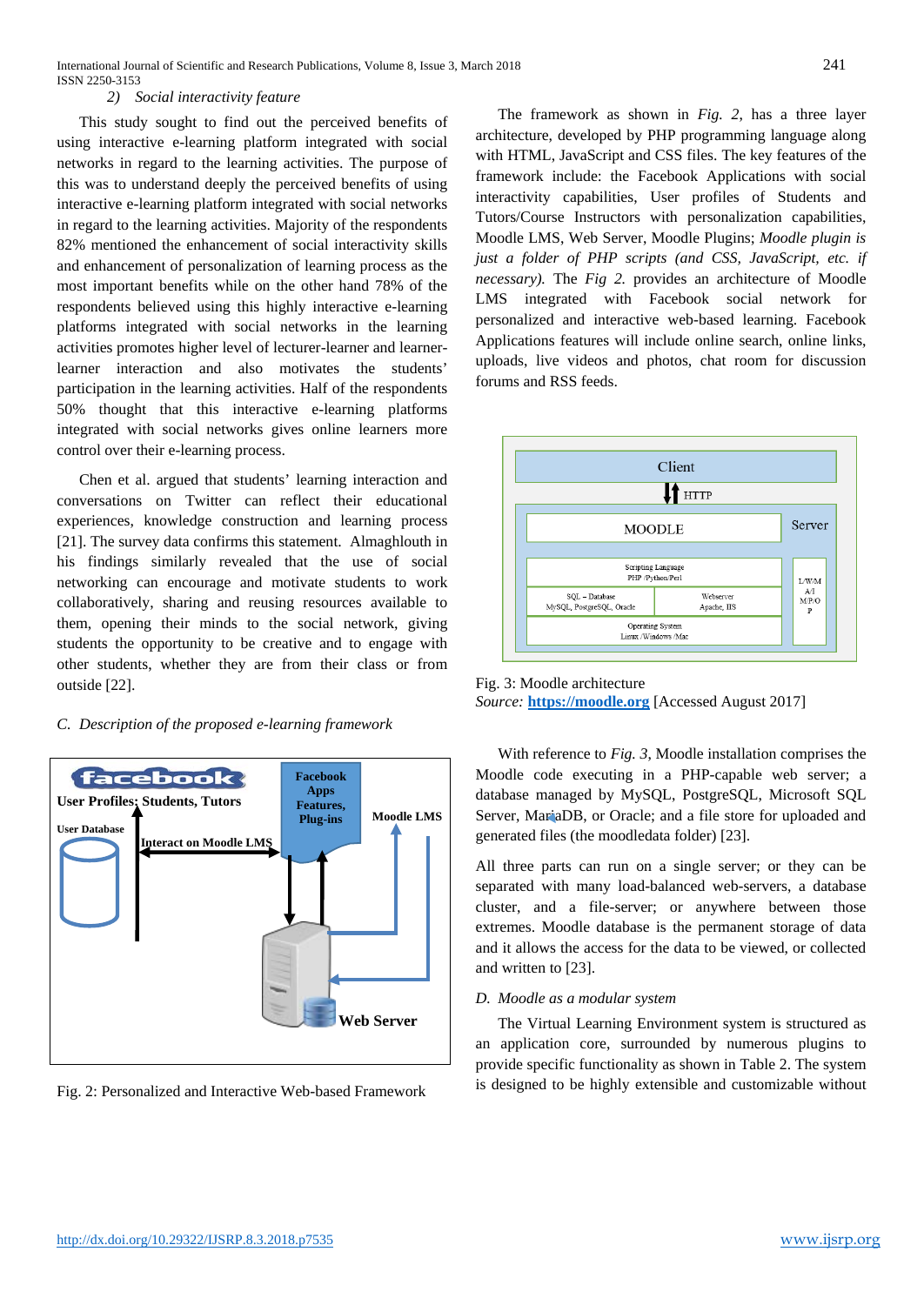modifying the core libraries. Customizing or extending the Moodle system is through the plugin architecture.

Plugins in Moodle are of specific types. That is, an authentication plugin and an activity module will communicate with Moodle core using different APIs, tailored to the type of functionality the plugin provides. Functionality common to all plugins (installation, upgrade, permissions, configuration) are, however, handled consistently across all plugin types.

The standard Moodle distribution includes Moodle core and a number of plugins of each type, so that a new Moodle installation can immediately be used to start teaching and learning. After installation a Moodle site can be adapted for a particular purpose by changing the default configuration option, and by installing add-ons or removing standard plugins. Physically, a Moodle plugin is just a folder of PHP scripts (and CSS, JavaScript, etc. if necessary). Moodle core communicates with the plugin by looking for particular entry points, often defined in the file lib.php within the plugin [23].

| <b>Activity</b> | <b>Module</b> | <b>Description</b>                                                                                                                                                                                                                                                                                                                                                 |
|-----------------|---------------|--------------------------------------------------------------------------------------------------------------------------------------------------------------------------------------------------------------------------------------------------------------------------------------------------------------------------------------------------------------------|
| <b>Creation</b> | Database      | Database allows to build,<br>display and search a bank of<br>record entries about any topic;<br>allows to share a collection of<br>data                                                                                                                                                                                                                            |
| Organisation    | Lessons       | represent a set of ordered topics<br>summarizing the instructional<br>materials and allow the access<br>to them through the respective<br>link:                                                                                                                                                                                                                    |
| <b>Delivery</b> | Assignments   | represent a set of ordered topics<br>summarizing the instructional<br>materials and allow the access<br>to them through the respective<br>link; allow teachers to collect<br>work from students; allow<br>teachers to evaluate the<br>student's work and provide<br>feedback including grades, in a<br>private mode; allow students to<br>upload assignment files; |
|                 | Workshops     | represent a peer assessment<br>activity with many options;<br>allow students to submit their<br>work via an online text tool and<br>attachments:                                                                                                                                                                                                                   |
| Communication   | Chats         | allow synchronous conversation                                                                                                                                                                                                                                                                                                                                     |
|                 | Forums        | represent a communication tool<br>where students and teachers can<br>exchange ideas by posting<br>comments,                                                                                                                                                                                                                                                        |
|                 | <b>News</b>   | represent a special forum for<br>general announcements; allow<br>teachers to add posts and to<br>send emails:                                                                                                                                                                                                                                                      |
| Collaboration   | Glossary      | allows creating and maintaining<br>a list of definitions; represents a                                                                                                                                                                                                                                                                                             |

|                    |                   | mechanism for collaborative<br>activities that can be restricted                                                                                                                                                        |
|--------------------|-------------------|-------------------------------------------------------------------------------------------------------------------------------------------------------------------------------------------------------------------------|
|                    |                   | to entries made by the teacher;                                                                                                                                                                                         |
|                    | Wikis             | allow users to edit collaborative<br>Web pages; provide space for<br>collaborative work.                                                                                                                                |
| Assessment         | Choice            | allows teachers to ask questions<br>and specify multiple choice<br>answers; represents a useful<br>mechanism to stimulate<br>thinking about a topic;                                                                    |
|                    | Quiz              | allows teachers to design and<br>build quizzes with a variety of<br>questions, with different types<br>of answers, such as multiple<br>choice, true/false, short answer                                                 |
|                    | Survey            | allows teachers to gather<br>feedback<br>from students using<br>prepackaged<br>questionnaires                                                                                                                           |
|                    | Feedback          | allows teachers to create<br>surveys to<br>collect feedback                                                                                                                                                             |
| <b>Reusability</b> | <b>SCORM</b>      | represent specifications that<br>enable<br>interoperability, accessibility<br>and<br>reusability of the learning<br>content:<br>represent tools that enable<br><b>SCORM</b><br>packages to be included in the<br>course |
|                    | External<br>tools | enable interaction with<br>compliant<br>learning resources (e.g.<br>Learning Tools Interoperability)<br>and activities on other Web<br>sites; provide access to new<br>activities' types or materials;                  |

# **IV. EXPERIMENTS AND RESULTS**

Two experiments were carried out targeting undergraduate and postgraduate students of Kenyatta University exposed to the Moodle Course Learning Management System in elearning activities.

# *A. Framework validation*

Evaluation is the most important step in framework development. It provides essential feedback to the framework development and the quality assurance process. There are a number of evaluation methods that could be used for evaluating a proposed framework. These are observational, descriptive, analytical, testing and experimental method. This paper explored the experimental method in the framework validation to get feedback from the participants of the test.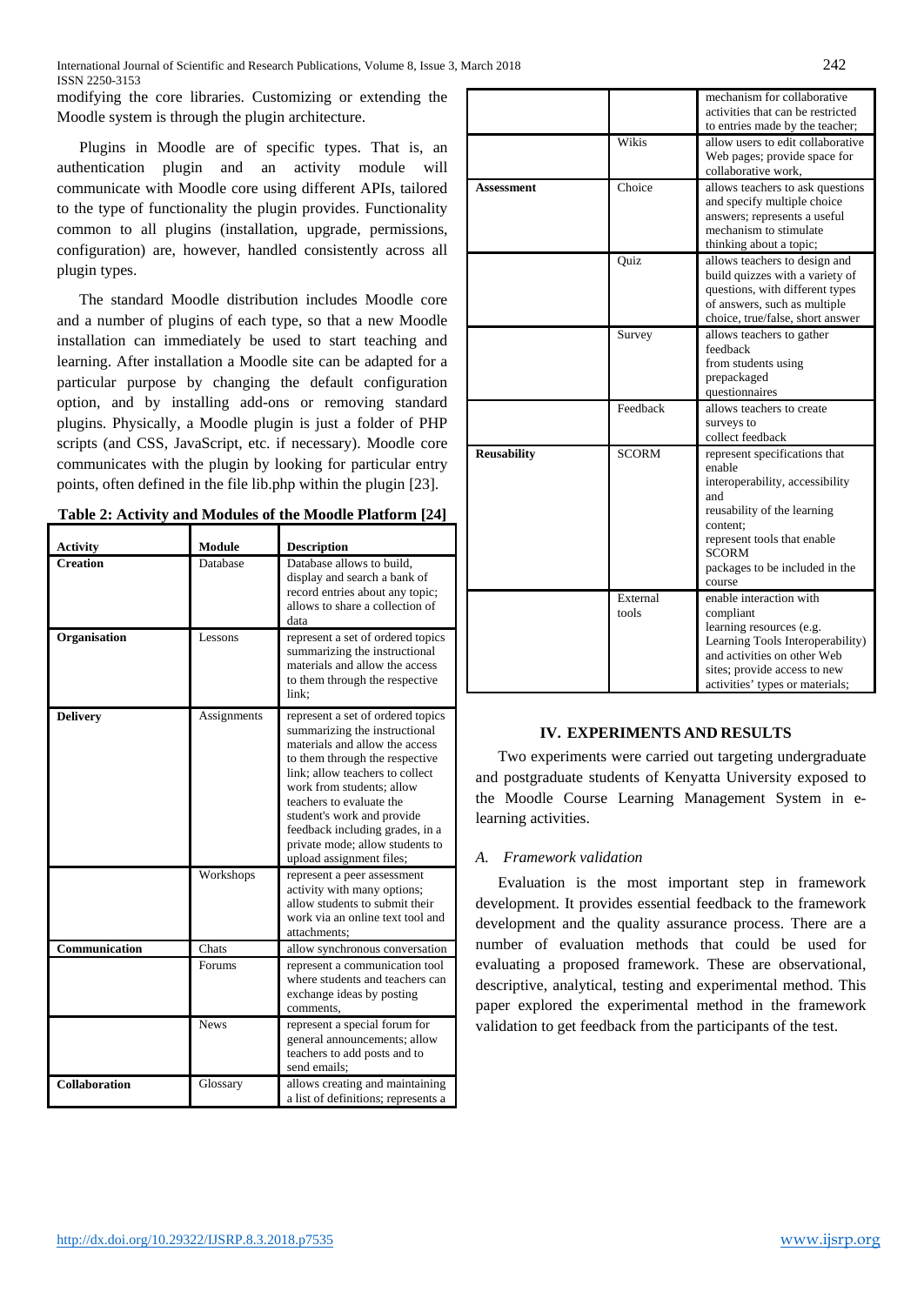International Journal of Scientific and Research Publications, Volume 8, Issue 3, March 2018 243 ISSN 2250-3153

#### *B. Experiment 1:Plain Moodle e-learning system*

Experiment 1 was designed to show the relationships between integration of social media integrated e-learning platform functions and a plain e-learning platform in terms of the differences with and without the social networks functions as a formative evaluation. In the first experiment a plain Moodle e-learning system was used in the e-learning process where selected participants engaged in the e-learning activities in an in-class setting for a 1 hour class time. The parameters tested in the experiment was the *user-personalization* and *social interactivity levels*.

#### *C. Experiment 2 : Facebook integrated Moodle system*

In experiment 2 the integrated framework with Facebook social network and interactive user personalization interface was employed in a practical setting for a longer duration of time. The practical evaluation included the out-of-class setting for a longer (one-week) duration. The selected participants engaged in the e-learning activities for a period of one week. The parameters tested in the experiment was the userpersonalization and social interactivity levels.

#### *D. Participants profile and procedure*

The experiment participants in this study were chosen using purposive sampling. Accordingly, participants chosen were students who have participated or are participating in online learning and are experienced in diverse social networking sites that are incorporated in the current learning management systems in institutions of higher learning. This participants sampled for the study were advanced users of elearning system from Kenyatta University the School of Virtual and Open Learning (SOVL) and hence they provided better insights. These comprised learners who had interacted with an e-learning systems for more than 3 years in their studying in the institution of higher learning.

This study targeted 50 participants, representing learners in the online learning environment from Kenyatta University using the Moodle Course Learning Management System. The University is offering e- learning program using Moodle Course Learning Management System in 11 centres with 3998 enrollment as of 2016 [25]. The program has the highest achievements in delivery of e-learning since its establishment according to the Baseline Survey Report Commissioned by the Commonwealth of Learning [25]. This offered a reasonable sample size for generalization of the responses as representative of higher learning institutions using e-learning platforms in the learning process.

#### *E. Experiment and results*

#### *a) Experiment 1: Plain Moodle e-learning system*

One formative evaluation using an experimental design in an in-class setting for a 2 hour class time. Experiment 1 was designed to show the relationships between integration of social media integrated e-learning platform functions and a plain Moodle e-learning platform in terms of the differences with and without the social networks functions as a formative evaluation. In this evaluation 50 students and two lecturers from Kenyatta University took the role of active participants, wherein all participants played different and interrelated roles in regard to the learning activities using the e-learning system. The participants of the validation process were purposefully selected to be those that had experience of interacting with Moodle Course Learning Management System. Based on their knowledge the participants were considered good test cases in evaluating the social network integrated e-learning framework. Linkert scale was used in this case as a measuring method after the experiments and the results presented in percentage in a table.

| <b>Statement</b>                                                                                                                              | Agree | <b>Strongly</b><br><b>Disagree</b> | <b>Neutral</b> | <b>Disagree</b> | <b>Strongly</b><br><b>Disagree</b> |
|-----------------------------------------------------------------------------------------------------------------------------------------------|-------|------------------------------------|----------------|-----------------|------------------------------------|
| The plain e-<br>learning system<br>enhances social<br>interactivity in the<br>e-learning<br>process.                                          | 10    | 10                                 | $\Omega$       | 40              | 40                                 |
| The<br>learning<br>activities in the e-<br>learning<br>system<br>are applicable in<br>e-learning<br>the<br>teaching<br>activities.            | 10    | 10                                 | 20             | 50              | 10                                 |
| The learning tasks<br>in the framework<br>are clear and are<br>easy to execute.                                                               | 30    | 10                                 | 20             | 20              | 20                                 |
| The learning tasks<br>in the framework<br>are clear and are<br>easy to execute                                                                | 30    | 10                                 | 20             | 20              | 20                                 |
| The existing plain<br>Moodle e-<br>learning platform<br>is practical and<br>highly interactive<br>to use in the e-<br>learning<br>environment | 10    | 10                                 | 20             | 40              | 20                                 |
| The system's user<br>interface is user-<br>friendly and<br>easily<br>understandable to<br>the intended users                                  | 60    | 40                                 | $\mathbf{0}$   | $\mathbf{0}$    | 0                                  |
| The existing<br>Moodle system<br>adequately<br>addresses the<br>social presence                                                               | 30    | $\overline{0}$                     | 10             | 70              | $\overline{0}$                     |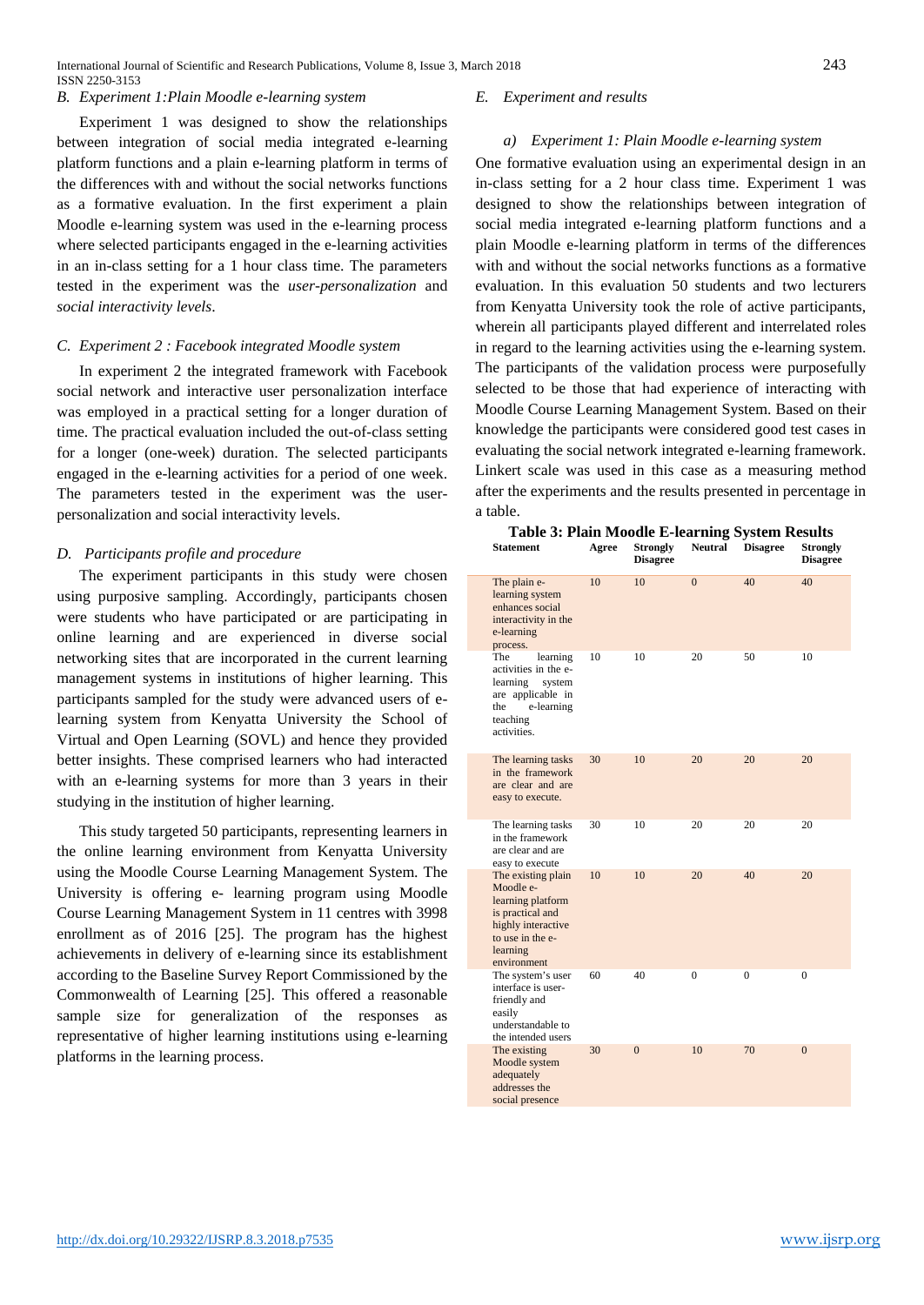

#### *b) Experiment 2 : Facebook integrated Moodle system*

In this evaluation the same 50 students and two lecturers took the role of active participants. They were required to use the proposed system as part of their learning process. They participated in the learning activities through the studentcentric instructional approaches with an e-learning platform integrated with social network(s) to analyze social interactivity in the e-learning environment.

The teaching activities were designed on the Facebook, in order to increase social interactivity in the e-learning environment, included but not limited to: discussion groups, content and instructions delivery, managing individual assignments, learner-learner or learner-instructor chats and practical sessions through Facebook live videos.

Instructors and learners used Facebook Wall, Live feeds, Chat Rooms to communicate with each other. Oftentimes, learners assisted each other in answering each other's questions and assignments. Practical sessions were also conducted using Facebook features which included live videos, chat rooms/discussion forums and RSS live feeds.

| <b>Table 4: Facebook Integrated Moodle System Results</b><br><b>Statement</b>                                         | Agree | <b>Strongly</b><br><b>Disagree</b> | <b>Neutral</b> | <b>Disagree</b> | <b>Strongly</b><br><b>Disagree</b> |
|-----------------------------------------------------------------------------------------------------------------------|-------|------------------------------------|----------------|-----------------|------------------------------------|
| The<br>framework<br>developed<br>enhances<br>social<br>interactivity in<br>the e-learning<br>process.                 | 60    | 30                                 | 10             | $\theta$        | $\theta$                           |
| learning<br>The<br>activities in the<br>framework are<br>applicable<br>in<br>the e-learning<br>teaching<br>activities | 50    | 30                                 | 10             | $\Omega$        | $\Omega$                           |
| <b>The</b><br>learning<br>tasks in the<br>framework are<br>clear and<br>are<br>easy<br>to<br>execute.                 | 30    | 10                                 | 20             | 20              | 20                                 |
| The proposed<br>Moodle e-<br>learning                                                                                 | 60    | 40                                 | $\theta$       | $\Omega$        | $\Omega$                           |

platform integrated with



### **V. DISCUSSION OF RESULTS**

The experimental results (Table 4) in this paper revealed that Facebook as a social networking site integrated with the elearning framework enhanced social interactivity and active interaction among the learners and instructors during the learning process. The experiment found out that the two environments had two different outcomes, which suggest that creating an interactive learning environment by integrating Facebook with Moodle e-learning platform can not only prove to be valuable but also influence higher learning outcomes in the learning process.

This paper observes that the learner-learner and instructorlearner interactions is enhanced in the proposed e-learning system integrated with social networking site. This results are similar to the findings of Vaghjee and Panchoo [1]. In their study in an open ended question the students listed certain barriers they had to face using the online learning environment. For some students, use of Moodle meant "extra work with little connection to their course", "interface not user friendly", "a platform technologically oriented rather than meeting their specific needs, hence need for additional functionalities" [1]. The exploratory study demonstrates what research has been showing so far, that Moodle is used more as a repository of notes where collaborative work or interactions are almost non-existent.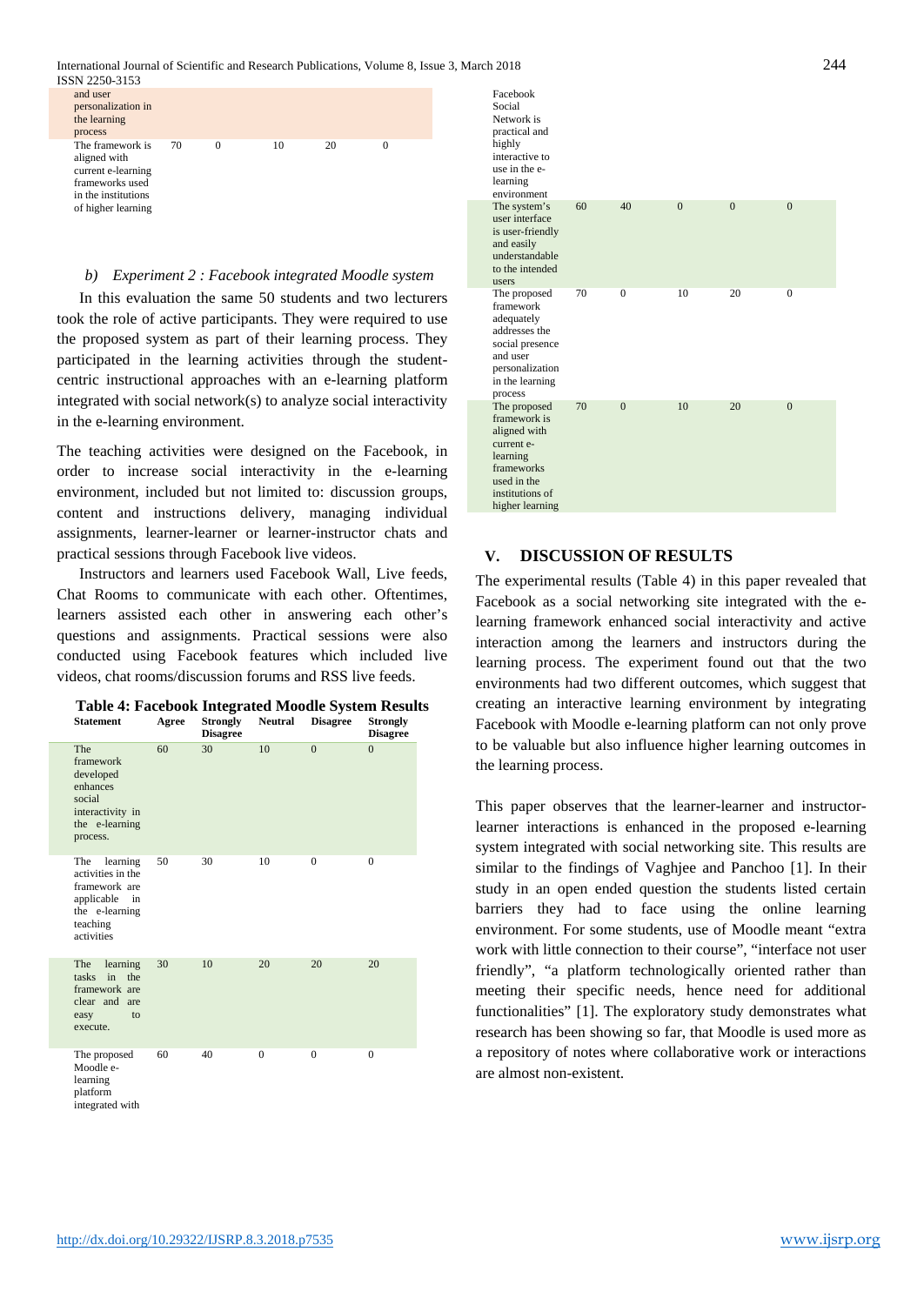Learners nowadays are used to multitasking between several platforms simultaneously, and todays' learners feel little enthusiasm when it comes to the traditional teaching or poorly dynamic learning platforms. Proper integrations of these social networking sites in e-learning platforms will undeniably enhance a greater participation by learners in their learning processes, henceforth developing other pertinent skills such as deep learning, critical thinking, collaboration among peers and reflection.

Undoubtedly promoting social interactivity in the proposed elearning framework can have a major impact both on the engagement of the learners with the content, course instructors and the levels of their knowledge retention. With reference to Table 4, high interactivity levels could be attributed to the integrations of the Facebook social network in the web-based environment to boost social interactions among participants in online learning.

Majority of participants (Table 4) overwhelmingly agreed that the proposed e-learning platform is highly interactive for learners to use in e-learning environment and this could be attributed to the existence of the interactive features offered by Facebook social network.

Based on their interactions the participants pointed out (Table 4) that the system's user interface was user friendly, an ability which gives users confidence in interacting with the system features and social interface.

Majority of the participants as shown in Table 4, approved that the proposed system adequately addresses the social presence and user personalization in the web-based learning process. This could be chiefly attributed to the user-centric approach of the platform to address specific relevant educational needs of the learners.

Most of the learners agreed as expressed in Table 4 that the suggested platform was aligned with the proposed e-learning frameworks used in the institutions of higher learning and this is in terms of the teaching activities.

A learning environment needs to be flexible, interoperable and adaptable, so that it can quickly respond to the needs of the participants within it and this is what the proposed framework is designed to offer. The proposed framework seeks to provide an interactive platform that personalizes the learning process and social interactions between the participants in the webbased learning environment to meet their respective individual needs and preferences of users if and when they arise.

# **VI. CONCLUSION AND FUTURE WORK**

The aim of this paper was to evaluate existing e-learning frameworks integrated with social networking sites and to propose a framework integrated with social networking tools in e-learning platform. The framework provides a bridging gap between the students and instructors in web-based learning environments. The use of social networking tools facilitates more and more students to connect to the teachers and the faculty members where they can get maximum outcomes and enhanced interactive learning experience. This paper evaluated the existing e-learning frameworks not integrated with Facebook social networking site and one integrated to ascertain their levels of social interactivity and approaches in enhancing virtual learning experiences in the institutions of higher learning. In this study, results demonstrate that integration of Facebook social network with an e-learning platform increases social interactivity and personalization. As an achievement, this paper advances the integration of Facebook social network with Moodle LMS to enhance social interactivity and personalization in web-based learning environment. Vaghjee and Panchoo in their research mentioned that the online environment as it is being used by learners is not meeting their pedagogical needs online as they still depend on the face to face lectures [1]. The proposed framework provides an enabling e-learning environment that creates adaptable and networked models of high-level interaction that allows the learner to supplement or choose adaptations that meet their constraints of time and convenience. This personalized or customized learning framework proposed basically provides the social interfaces that enables tailoring the learning process to individual needs and interests with the purpose of ensuring that every learner achieves the desired learning outcomes. With advances in technologies, e-learning technological application cannot be overemphasized. Research has revealed that the future demand and sustainability of web-based learning environment will be driven by continuous enhancements to the existing techniques, tools and technologies that would have value addition to the education and e-learning actors. Future research work should cover integration of e-learning systems with other social networking sites other than Facebook.

#### **AUTHORS**

**First Author** – Tito Wawire, BSc. Information Sciences, and MSc. Computer Systems (*on-going*) School of Computing and School of Computing and Information Technology (SCIT),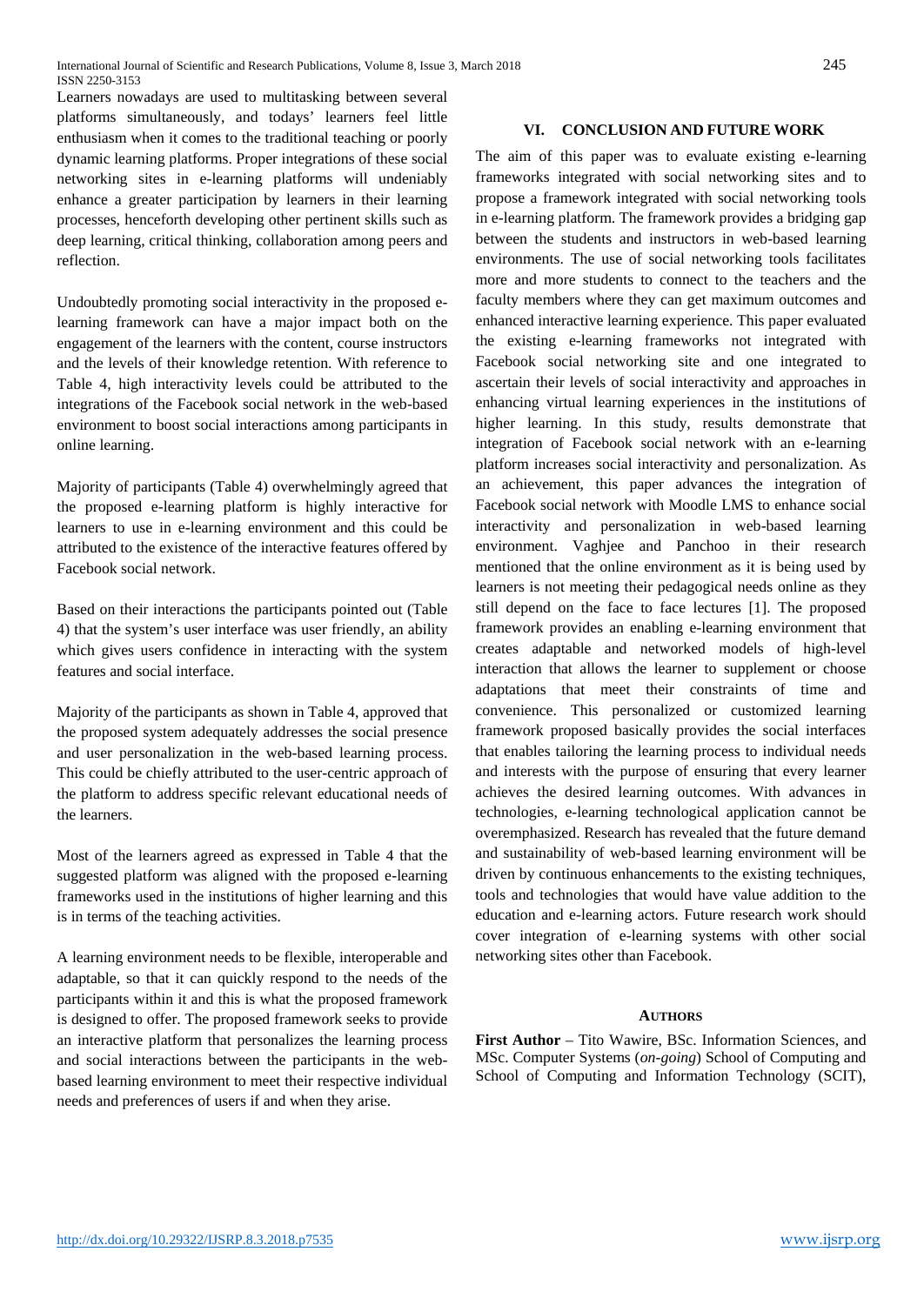International Journal of Scientific and Research Publications, Volume 8, Issue 3, March 2018 246 ISSN 2250-3153

Jomo Kenyatta University of Agriculture and Technology (JKUAT) Kenya. *Email:* [titowawire@yahoo.com](mailto:titowawire@yahoo.com)

**Second Author** – Dr. George Okeyo PhD, Lecturer of Computer Science, School of Computing and Information Technology (SCIT), Jomo Kenyatta University of Agriculture and Technology (JKUAT) Kenya.

*Email:* [gokeyo@jkuat.ac.ke](mailto:gokeyo@jkuat.ac.ke)

**Third Author** – Dr. Michael Kimwele PhD, Deputy Director, School of Computing and Information Technology (SCIT), Jomo Kenyatta University of Agriculture and Technology (JKUAT) Kenya.

*Email:* [mkimwele@jkuat.ac.ke](mailto:mkimwele@jkuat.ac.ke)

#### **REFERENCES**

- [1] Havisha V. & S. Panchoo, "Applying the Community of Inquiry Framework to explore sense of community on Moodle.," in *2016 IEEE International Conference on Emerging Technologies and Innovative Business Practices for the Transformation of Societies (EmergiTech)* , 2016.
- [2] P. C. & M. S. B. Khatri, "Comparative analysis study of e-learning and traditional learning in technical institution," in *Proc. -2013 Int. Conf. Commun. Syst. Netw. Technol. CSNT* , 2013.
- [3] A. Mawdsley, "Using Facebook to support learning and exam preparation in a final-year undergraduate pharmacy clinical therapeutics module," *Currents in Pharmacy Teaching and Learning,* vol. 7, no. 6, pp. 869-875, 2015.
- [4] Orawit T. & N. Kongchouy, "Is Facebook a Suitable Tool in Modern World Technology for Active Learning in as Regards 21st Century Learning?," *International Journal of Emerging Technologies in Learning iJET,* vol. 12, no. 10, pp. 173-187, 2017.
- [5] G. S. N. Z. Z. M. F. O. & R. A. A. N. I. S. Sulaiman, "The impact of knowledge sharing through social media among academia," *Journal of Theoretical and Applied Information Technology,* vol. 1782, no. 1, pp. 27-35, 2016.
- [6] F. A. N. N. A. I. K. A. A. & S. M. A. Rashid Mehmood, "A Personalised Ubiquitous Teaching and Learning System for Smart Societies," *IEEE UTiLearn,* 2017.
- [7] U. J. J. D. A. &. D. G. Danyaro, "An Evaluation of Usage of Web 2.0 among Tertiary Level Studies in Malaysia," in *2010 International Symposium on Information Technology* , Kuala Lumpur, 2010.
- [8] I. G. N. &. T. A. Hussain, "Academic Use of Social Media: Practises & Problems of University Students," in *Proceeding at International Conference on Education and Management Innovation IPEDR*, Singapore, 2012.
- [9] C. L. S. & G. U. Pimmer, "Facebook as a learning tool? A case Study on the Appropriation of Social Network Sites from Mobile Phones in Developing Countries," *British Journal of Education Technology,* vol. 43, no. 5, p. 726 – 738, 2012.
- [10] R. E. M. &. H. G. Junco, "Putting twitter to the test: Assessing outcomes for student collaboration, engagement and success," *British Journal of Education Technology,* vol. 44, no. 2, pp. 273-287, 2013.
- [11] M. N. & R. Konig, "Academia Goes Facebook? The Potential of Social Network Sites in the Scholarly Realm, in Opening Science: The Evolving Guide on How the Internet is Changing Research," *Collaboration and Scholarly Publishing, SPRINGER Open.,* pp. pp. 107-124, 2014.
- [12] C. S. F. & M. Ketel, "Online social networking practices and the implications for e-learning solutions," in *Conf. Proc. -IEEE SOUTHEASTCON*, 2014.